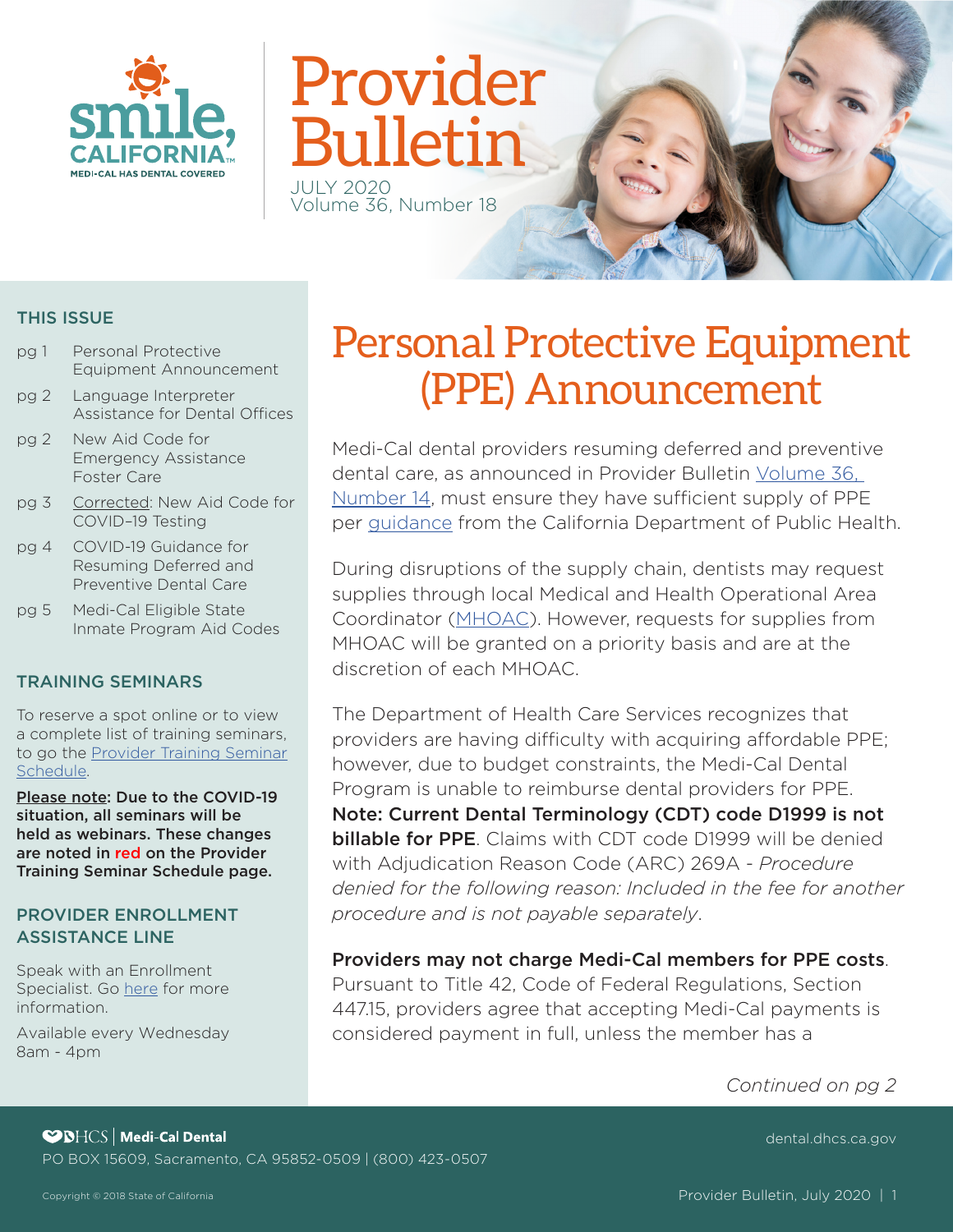

share-of-cost requirement or has other insurance to cover the cost of the services performed.

For information on Medi-Cal Dental billing and payment policies, please refer to Provider Handbook [Section 2 – Program Overview](https://dental.dhcs.ca.gov/DC_documents/providers/provider_handbook/handbook.pdf#page=19), page 2-14.

### Language Interpreter Assistance for Dental Offices

Medi-Cal Dental reminds providers that language interpreter services are available to Medi-Cal members at no cost. To let your Medi-Cal patients know about these services, you can download the Provider Office Language Assistance Tagline and display it in your dental office. This at-a-glance, one-page sheet is written in threshold languages and lets Medi-Cal members know they should indicate if interpreter services are needed.

To obtain language interpreter services, either the Medi-Cal dental provider office or the member can call the Telephone Service Center, Monday through Friday, between 8 a.m. and 5 p.m. to request assistance over the phone or to schedule an American Sign Language (ASL) translator be present at the time of the appointment. Please note: Language interpreter services cannot be scheduled in advance. Providers can supply a language interpreter in the office or call the Telephone Service Center at 1-800-423-0507 and select the Interactive Voice Response (IVR) option 2 for interpreter services when prompted, to access language interpreters in approximately 250 languages.

### New Aid Code for Emergency Assistance Foster Care

The Resource Family Approval (RFA) long-term funding solution mitigates the fnancial burden on families who have accepted placement of a child/youth or a Non-Minor Dependent on an emergency or compelling reason basis. State law requires counties to provide short-term payments to caregivers in an amount equal to the foster care basic level rate a child/youth would have otherwise received in an approved foster care home.

As of July 1, 2018, state law requires counties to continue funding for emergency caregivers in an amount equal to the foster care basic level rate paid to all resource families. New aid code 5L will serve children or youth who are either a dependent or ward of the court who

*Continued on pg 3*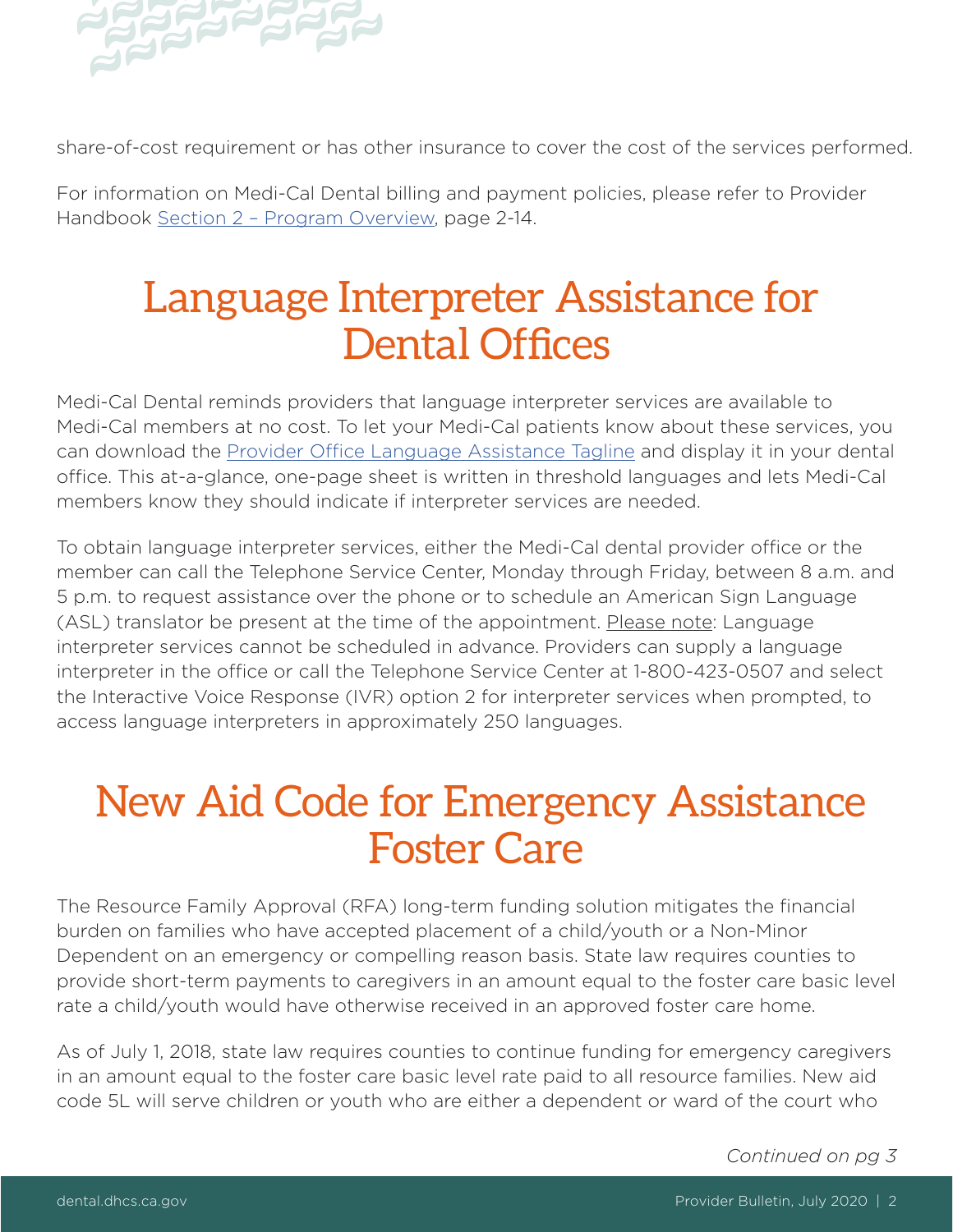are placed with an emergency caregiver as an emergency or compelling reason placement, have submitted a RFA 01A application and are not currently eligible for a federal Temporary Assistance for Needy Families payment under the EA program.

#### Effective July 1, 2018, aid code 5L provided full scope Medi-Cal benefits to the child/ youth population.

New aid code description is as follows:

| Aid<br>Code | <b>Benefits</b> | Share of Cost | <b>Program/Description</b>                     |
|-------------|-----------------|---------------|------------------------------------------------|
| 5L          | Full Scope '    | No            | Emergency Assistance Foster Care - Non-Federal |

For questions regarding this new aid code or any other aid codes, please refer to Provider Handbook [Section 7 – Codes](https://dental.dhcs.ca.gov/DC_documents/providers/provider_handbook/handbook.pdf#page=315) or contact the Telephone Service Center at (800) 423-0507.

### Corrected: New Aid Code for COVID–19 Testing

The House Resolution (H.R.) 6201 Families First Coronavirus Response Act authorized the Department of Health Care Services to provide Presumptive Eligibility (PE) benefits to individuals in need of COVID-19 diagnostic testing and treatment at no cost to the member. The member is enrolled on the date of application and their PE eligibility period will end on the last day of the following month.

Effective March 18, 2020, aid code V2 will be available to individuals with no insurance and individuals who have private insurance that does not cover COVID-19 diagnostic testing and treatment. Individuals assigned to aid code V2 are not eligible to receive dental benefits.

New aid code description is as follows:

| Aid<br>$ $ Code | Benefits     | <b>Share</b><br>of Cost | <b>Program/Description</b>                                                                                                                                                                               |
|-----------------|--------------|-------------------------|----------------------------------------------------------------------------------------------------------------------------------------------------------------------------------------------------------|
| V <sub>2</sub>  | No<br>Dental | No                      | PE for COVID-19 Diagnostic Testing, Testing-Related, and<br>Treatment Services Only -Limited Scope. There are no age,<br>income, or resource limits. Satisfactory immigration status is<br>not required. |

For questions regarding this new aid code or any other aid codes, please refer to Provider Handbook [Section 7 – Codes](https://dental.dhcs.ca.gov/DC_documents/providers/provider_handbook/handbook.pdf#page=315) or contact the Telephone Service Center at (800) 423-0507.

*Continued on pg 4*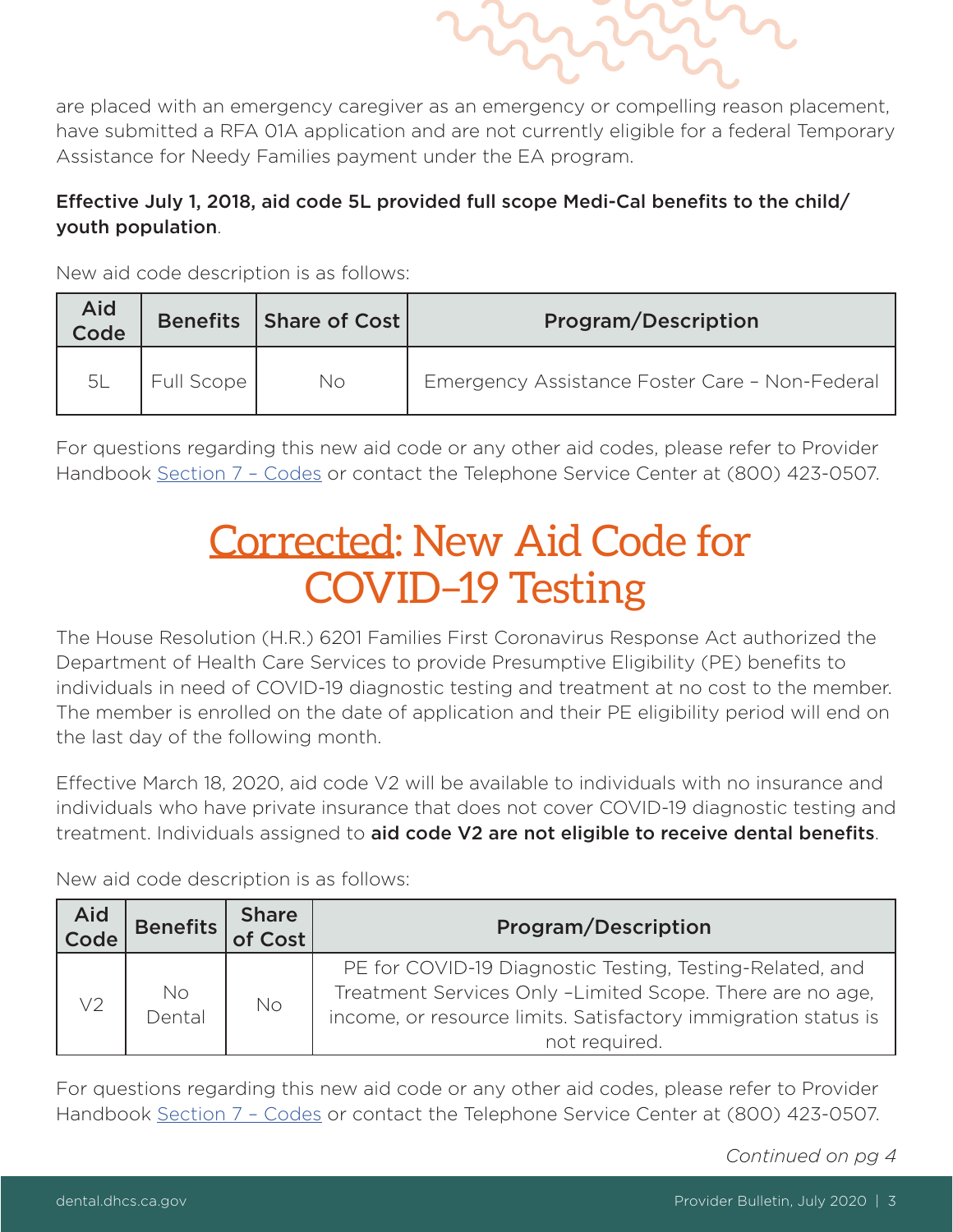

## COVID-19 Guidance for Resuming Deferred and Preventive Dental Care

The Department of Health Care Services (DHCS) strongly recommends Medi-Cal dental providers review the California Department of Public Health (CDPH) guidance for resuming deferred and preventive dental care amidst the novel coronavirus (COVID-19) pandemic. CDPH's guidance includes specific criteria regarding local infection rates, personal protective equipment (PPE) requirements, COVID-19 screenings for patients and infection control clarifcations from the Centers for Disease Control and Prevention (CDC).

- Providers must ensure they have adequate supplies, including sanitation supplies.
- It is strongly recommended that dental practices have a minimum 2-week supply of PPE for dentists and staff. This includes N95 respirators, face shields, goggles, surgical masks, and other infection control equipment.
- Place visual alerts such as signs and posters at entrances and in strategic places providing instruction on hand hygiene, respiratory hygiene, and cough etiquette.
- All patients and dental practice staff must be screened for symptoms of COVID-19 prior to entering the dental facility.
- Screen all patients for COVID-19 symptoms or contact a COVID-19 patient before the dental appointment using a telehealth platform to confirm non-COVID status.
- Dentists must refer patients who fail COVID-19 screening protocols to an appropriate provider or facility that will provide necessary care, avoiding emergency room referrals to the extent possible.
- Ensure that all patients are wearing a face covering while in the office. Dental offices should consider having a supply of facemasks or cloth face coverings to provide to patients who arrive without their own.
- Evaluate the necessity of the dental care based on urgency of dental problems and [schedule the appointments accordingly](https://www.cda.org/Home/Practice/Back-to-Practice/Preparing-your-Practice/scheduling-patients).
- Limit the number of patients in the office or clinic at any one time to maintain physical distancing of a minimum of six feet between patients.

Providers are encouraged to regularly monitor the [CDPH website](https://www.cdph.ca.gov/Programs/CID/DCDC/Pages/Immunization/ncov2019.aspx) for updates as they become available. Providers can also visit the California Dental Association (CDA) website for [practice support resources](https://www.cda.org/Home/Practice/Back-to-Practice/All-Resources), including a [checklist](https://www.cda.org/Portals/0/EasyDNNnews/Uploads/1855/Preparing%20Your%20Practice%20-%20Restarting%20Office%20Equipment%20-%20Opening%20Dental%20Facilities%20Checklist%20final.pdf) and county-specific information.

*Continued on pg 5*